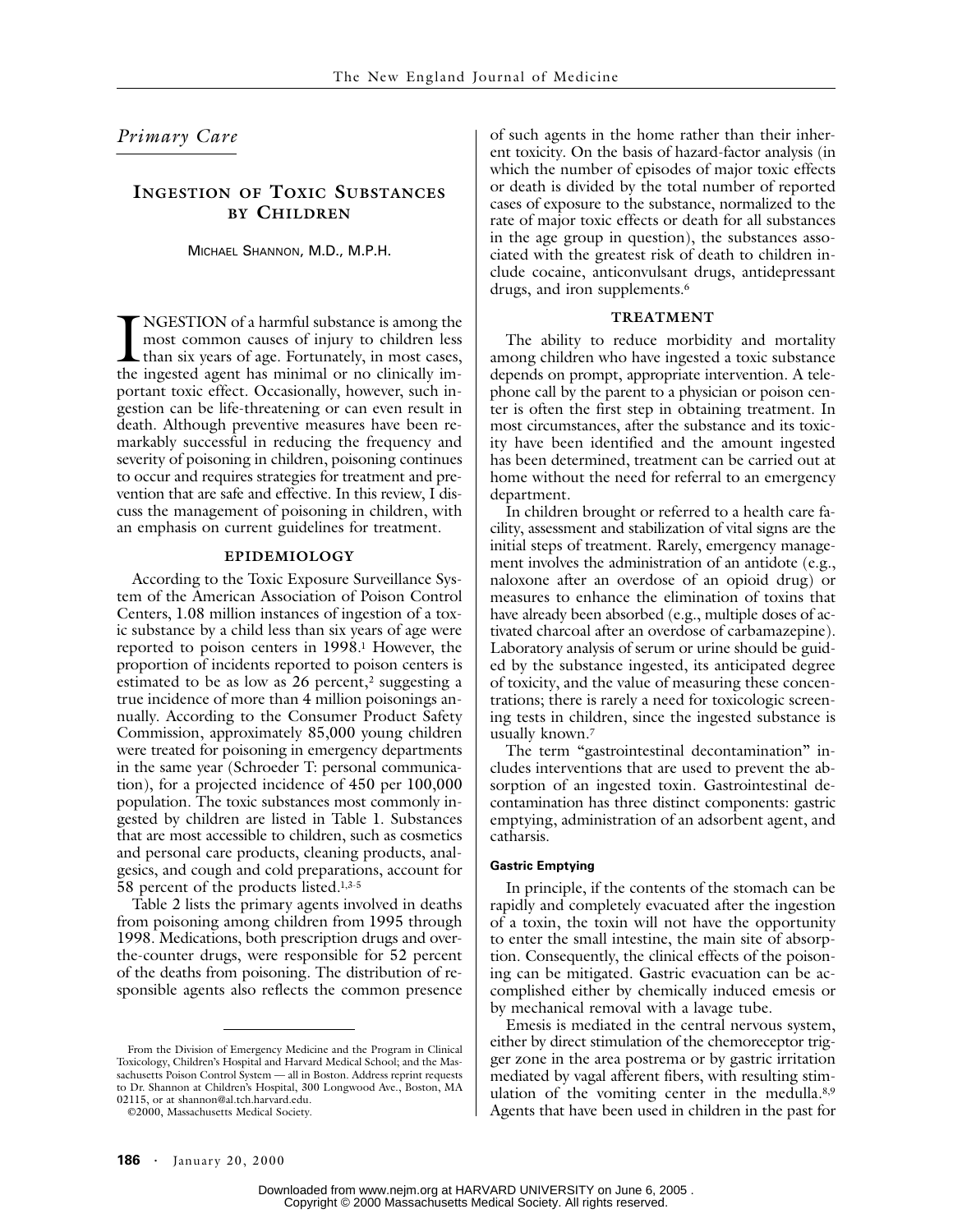**TABLE 1.** AGENTS MOST COMMONLY INGESTED BY CHILDREN LESS THAN SIX YEARS OF AGE, 1995 TO 1998.\*

| <b>AGENT INGESTED</b>                | No. OF<br><b>CHILDREN</b> |
|--------------------------------------|---------------------------|
| Cosmetics and personal care products | 568,856                   |
| Cleaning products                    | 500,791                   |
| Analgesics                           | 354,722                   |
| Plants                               | 322,991                   |
| Cough and cold preparations          | 278,460                   |
| Foreign bodies                       | 256,263                   |
| Topical agents                       | 234,997                   |
| Pesticides                           | 164,277                   |
| <b>Vitamins</b>                      | 151,871                   |
| Hydrocarbons                         | 106,269                   |

\*Data are from Litovitz et al.1,3-5

**TABLE 2.** PRIMARY AGENTS INVOLVED IN FATAL POISONINGS AMONG CHILDREN LESS THAN SIX YEARS OF AGE, 1995 TO 1998.\*

| <b>CATEGORY</b><br>(No. of DEATHS REPORTED)   | <b>SPECIFIC AGENTS</b>                                                        |
|-----------------------------------------------|-------------------------------------------------------------------------------|
| Analgesic drugs (11)                          | Acetaminophen, ibuprofen, metha-<br>done, oxycodone, salicylates,<br>morphine |
| Cleaning products $(6)$                       | Corrosives, fluoride-based solutions                                          |
| Electrolytes and minerals (6)                 | Elemental iron                                                                |
| Hydrocarbons (6)                              | Gasoline, paint thinner, lamp oil                                             |
| Antidepressant drugs (4)                      | Amitriptyline, imipramine, desipra-<br>mine                                   |
| Insecticides and pesticides (4)               | Propoxur, organophosphates                                                    |
| Cosmetics and personal care<br>products $(2)$ | Ethanol, baby oil                                                             |
| Anticonvulsant drugs (2)                      | Carbamazepine, valproate sodium                                               |
| Stimulants and illicit drugs (2)              | "Crack" cocaine, heroin                                                       |
| Plants $(2)$                                  | Cayenne pepper, pennyroyal tea                                                |
| Foreign bodies (2)                            | Activated charcoal <sup>+</sup>                                               |
| Sedatives and hypnotic drugs (2)              | Promethazine, chloral hydrate                                                 |
| Cardiovascular agents (1)                     | Nifedipine                                                                    |
| Tobacco (1)                                   | Cigarette butts                                                               |
| Cough and cold preparations (1)               | Phenylpropanolamine                                                           |
| Hormones and hormone antago-<br>nists(1)      | Glipizide                                                                     |
| Chemicals $(1)$                               | Diethylene glycol                                                             |
| Alcohols $(1)$                                | Ethanol                                                                       |
| Gastrointestinal preparations (1)             | Bismuth subsalicylate                                                         |
|                                               |                                                                               |

\*Data are from Litovitz et al.1,3-5

†Deaths were attributed to the administration of activated charcoal.

this purpose include parenteral apomorphine, copper sulfate, fluid extract of ipecac, hydrogen peroxide, and ipecac syrup. Among these, ipecac syrup has proved to be the safest, most reliable emetic agent; the others are contraindicated for the treatment of poisoning. Ipecac syrup contains two active alkaloids, cephaline and emetine. Both stimulate gastric sensory receptors linked to the vomiting center in the brain. In addition, cephaline acts at the chemoreceptor trigger zone. The primary advantage of ipecac syrup is its ease of administration by parents or caretakers.

Emesis usually begins about 20 minutes after ipecac syrup is given.10 Eighty-two percent of children will vomit after a single 15-ml dose, and 99 percent will vomit after two doses.<sup>11</sup> The duration of vomiting is typically one to two hours. Guidelines for doses are presented in Table 3. Administration can be repeated if vomiting does not begin within 20 to 30 minutes. The administration of additional fluid after ipecac syrup does not appear to improve the efficacy of the agent.12 The use of ipecac syrup should be considered in cases in which children have ingested a potentially toxic substance in the preceding hour. However, the efficacy of ipecac syrup, even under these circumstances, has not been proved.10 Because uncontrolled vomiting will occur for at least one to two hours, ipecac syrup should not be administered after the ingestion of certain substances or under certain clinical conditions (Table 4).

Increasingly, both the safety and the efficacy of ipecac syrup have been questioned.10 Although the drug has an impressive safety profile, there have been reports of adverse effects, including prolonged vomiting, sedation, Mallory–Weiss syndrome, gastric rupture, and fatal aspiration.13,14 The efficacy of ipecac syrup, measured in terms of the elimination of ingested toxins or improvement in outcomes, also appears to be limited. In studies in animals, ipecac syrup removes 10 to 60 percent of an ingested substance; in clinical studies, within one hour after ingestion, a mean of 30 percent of a toxin can be recovered.10 When administered 90 minutes or more after a toxic substance has been ingested, ipecac syrup has no identifiable benefit.15 Saincher et al. have suggested that ipecac syrup is no longer beneficial between 5 and 30 minutes after the ingestion of a toxic substance.16

Gastric lavage is an alternative method of removing the contents of the stomach. For lavage to be performed properly, competence of the gag reflex should first be confirmed. Once properly restrained, the child should be placed in a left lateral decubitus Trendelenburg's position in order to limit the movement of the gastric contents into the duodenum and minimize the risk of aspiration.<sup>17,18</sup> A large-bore (24to-32-French), single-lumen tube should be placed by an orogastric route. The proper placement of the tube is confirmed by the spontaneous or aspirated return of gastric contents or by auscultation of in-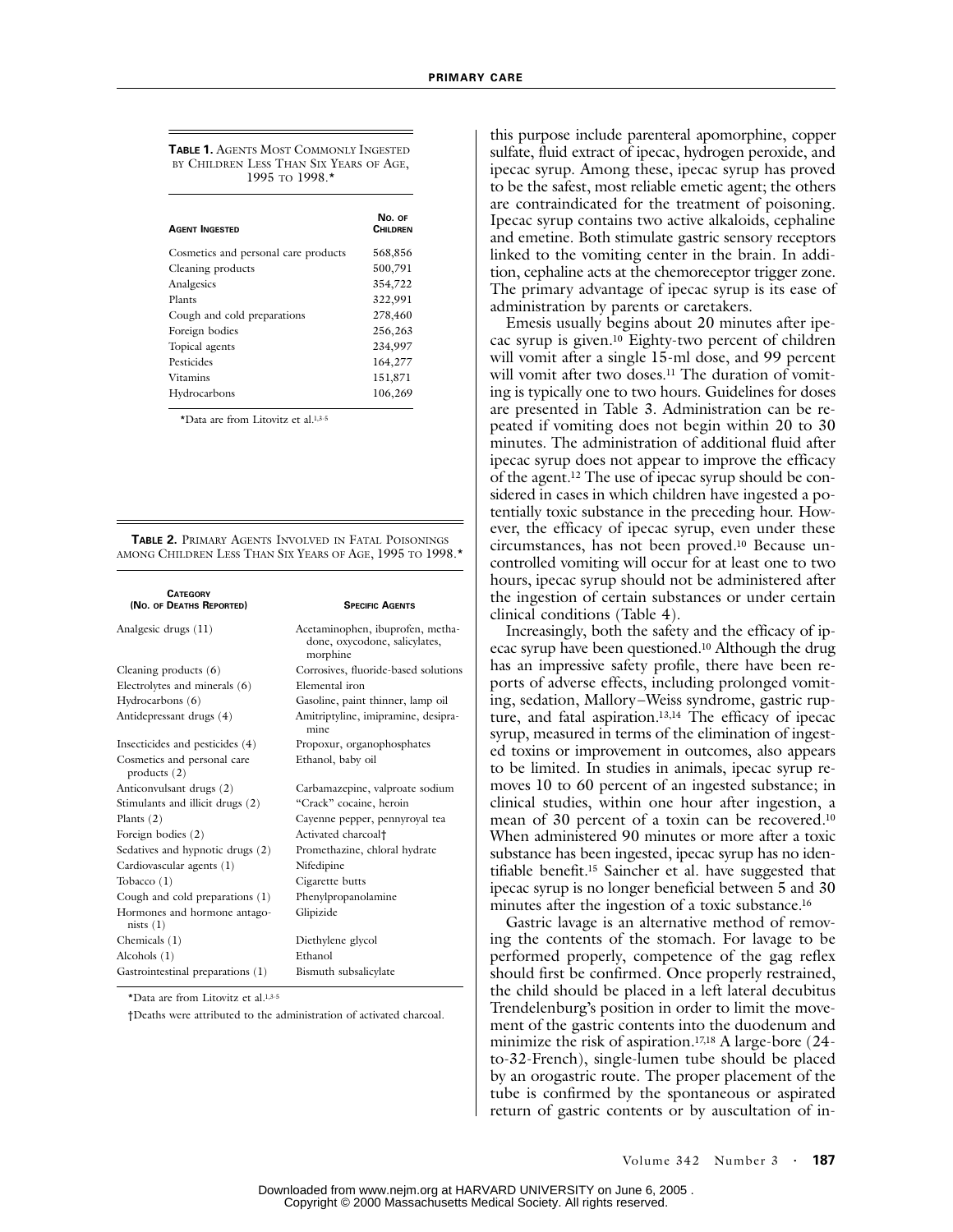| <b>TABLE 3. AGENTS USED FOR GASTROINTESTINAL</b><br>DECONTAMINATION IN CHILDREN.* |                                                                     |                                                              |  |
|-----------------------------------------------------------------------------------|---------------------------------------------------------------------|--------------------------------------------------------------|--|
| <b>AGENT</b>                                                                      | <b>DOSE</b>                                                         | <b>POTENTIAL RISK</b>                                        |  |
| Emetic                                                                            |                                                                     |                                                              |  |
| Ipecac syrup                                                                      | Age $6-9$ mo, $5$ ml<br>Age 10-11 mo, 10 ml<br>Age $1-12$ yr, 15 ml | Prolonged vomiting, aspiration                               |  |
| Adsorbent                                                                         |                                                                     |                                                              |  |
| Activated charcoal                                                                | $1 g/kg$ (maximum,<br>$50-60$ g)                                    | Aspiration, tracheal instillation,<br>constipation, vomiting |  |
| Cathartic                                                                         |                                                                     |                                                              |  |
| Magnesium citrate 4 ml/kg<br>in 6 percent<br>suspension                           |                                                                     | Dehydration, hypermagnesemia                                 |  |
| Sorbitol                                                                          | $1-2$ g/kg                                                          | Hypernatremic dehydration                                    |  |
| Polyethylene glycol Age 9 mo-5 yr,<br>(whole-bowel)<br>irrigation)                | $500$ ml/hr<br>Age $6-12$ yr,                                       | Vomiting, bloating, abdominal<br>cramping                    |  |

\*Doses of activated charcoal and sorbitol are expressed in grams per kilogram of body weight. The dose of magnesium citrate is expressed in milliliters per kilogram of body weight.

1000 ml/hr

**TABLE 4.** CIRCUMSTANCES UNDER WHICH ADMINISTRATION OF IPECAC SYRUP SHOULD BE AVOIDED.

| <b>TOXIN OR CONDITION</b>                                       | <b>POTENTIAL RISK</b>                                               |
|-----------------------------------------------------------------|---------------------------------------------------------------------|
| Substance that produces a rapid<br>change in consciousness      | Aspiration                                                          |
| Proconvulsant agent                                             | Aspiration                                                          |
| Calcium-channel blocker, beta-<br>blocker, digitalis, clonidine | Exaggerated vagal stimulation with gag-<br>ging, severe bradycardia |
| Corrosive agent                                                 | Worsening of oral or esophageal injury                              |
| Low-viscosity hydrocarbon                                       | Aspiration pneumonitis                                              |
| Obtundation                                                     | Aspiration                                                          |
| Depressed gag reflex                                            | Aspiration                                                          |
| Coagulopathy or bleeding<br>diathesis                           | Gastroesophageal hemorrhage                                         |
| Age of less than 6 mo                                           | Toxicity of ipecac (safety not established)                         |

sufflated air when a stethoscope is placed over the stomach. After placement of the tube, room-temperature aliquots of 10 to 15 ml of saline per kilogram of body weight are instilled through the tube and then aspirated. This process continues until the aspirated contents are clear. Volumes as large as several liters may be necessary to produce a clear aspirate.

As compared with induced emesis, gastric lavage has several advantages with respect to the treatment of poisoning. It can be performed promptly and completely, whereas emesis induced by ipecac syrup is associated with a delay in the onset of vomiting and a prolonged effect. The lavage tube also makes available a means of promptly administering an adsorbent to complete the decontamination process.

However, the safety and efficacy of lavage have also been challenged. Although there have been conflicting reports about whether lavage is superior<sup>19,20</sup> or inferior<sup>21</sup> to emesis, recent data indicate that the two methods of gastric decontamination have similar efficacy. When performed one hour after the ingestion of a toxic substance, lavage retrieves less than 30 percent of the toxin.17 If not properly performed, gastric lavage has the potential complication of propelling toxins into the duodenum, thereby increasing the likelihood that the toxin will be absorbed.21 The greatest risk associated with gastric lavage is the inadvertent placement of the tube into the trachea or a mainstem bronchus.18,22 Other potential complications in children are esophageal injury, hypothermia, hyponatremia, and water intoxication.17,18 Gastric lavage is contraindicated if protective airway reflexes are absent or depressed and if a low-viscosity hydrocarbon or a corrosive agent has been ingested.

#### **Administration of Adsorbent**

Adsorbents bind toxins, reducing the amount of free agent available for absorption into the gastrointestinal mucosa. There are several adsorptive agents that are useful in the treatment of poisoning: fuller's earth (for paraquat), potassium ferrocyanate (for thallium), milk (for fluoride), sodium polystyrene sulfonate (for lithium), and cholestyramine (for lindane). However, activated charcoal is the most broadly effective adsorbent available. The adsorptive capacity of activated charcoal is a function of its binding surface area, which ranges from 1000 to 2000 m2 per gram.23 The types of activated charcoal that have binding surface areas as large as 3000 m2 per gram bind a greater proportion of the toxin than those with smaller binding surface areas.24 Activated charcoal maintains its attachment to toxins through covalent binding and van der Waals forces.25 It does not appear that clinically significant desorption of toxins from charcoal occurs. The most frequently encountered substances for which adsorption to activated charcoal is clinically negligible are alcohols, hydrocarbons, metals, and minerals. On the other hand, multiple doses of activated charcoal are effective in enhancing the elimination of certain toxins that have already been absorbed, such as theophylline, phenobarbital, and carbamazepine.<sup>26</sup>

When administered within one hour after ingestion, activated charcoal can reduce the absorption of toxins by up to 75 percent.<sup>27</sup> Optimal adsorption occurs when the ratio of charcoal to toxin is 10:1 or higher.17,28 However, a fixed dose of 1 g per kilogram is recommended (Table 3). Activated charcoal is administered as a slurry. Additives, such as chocolate or fruit syrup, make charcoal more palatable without reducing its efficacy.29 Because less than half of young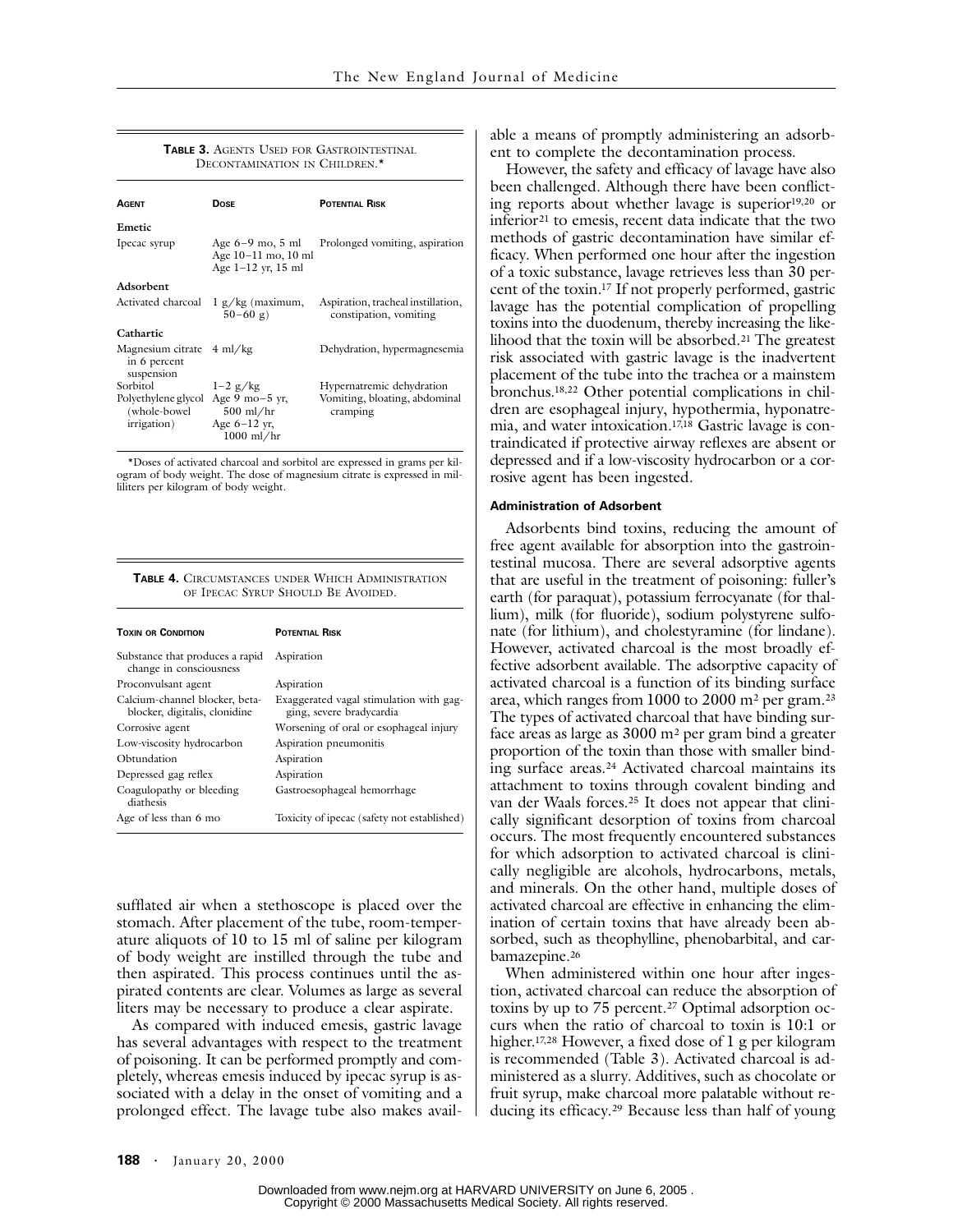children will voluntarily drink activated charcoal quickly enough for it to work optimally, placement of a nasogastric tube may be necessary for its prompt administration.

The main hazards associated with the administration of activated charcoal are vomiting and aspiration, which can result in pneumothorax or empyema. Vomiting occurs in approximately 15 percent of patients to whom activated charcoal alone is administered.27 Although activated charcoal is often described as inert, data from experimental studies indicate that aspirated charcoal can produce pulmonary parenchymal injury or bronchiolitis obliterans.30,31 The instillation of charcoal into the lungs through the inadvertent placement of an orogastric or nasogastric tube into the trachea has had disastrous results, including death.3,32

### **Catharsis**

Cathartic agents are administered after poisoning has occurred, to increase gastrointestinal motility and hasten the expulsion of the toxin or the toxin–adsorbent complex. There are three classes of cathartic drugs — stimulants, osmotic agents, and bulk-forming agents — but only osmotic agents (e.g., magnesium citrate and sorbitol) are used in cases of ingestion of toxic substances. Osmotic agents promote the retention of colonic fluid and activate constitutive, calcium-dependent nitric oxide synthase, which stimulates gastrointestinal motility through the release of cholecystokinins and alters gastrointestinal pH.33-35 Magnesium citrate in a 6 percent suspension is given in a dose of 4 ml per kilogram (Table 3); larger doses do not produce more rapid results.36 Doses of more than 0.5 g of sorbitol per kilogram will reliably produce diarrhea37; the recommended dose of sorbitol is 1 to 2 g per kilogram (Table 3). Sorbitol is not recommended for use in children less than one year of age.17 Ingestion of anticholinergic drugs does not lessen the cathartic efficacy of osmotic agents.38,39

Although generally safe, the use of cathartic agents in children has occasionally been associated with adverse effects. Administration of sorbitol to infants has resulted in hypernatremic dehydration and cardiovascular collapse.40,41 Cathartic agents also promote emesis. Magnesium-based cathartic agents have the potential to produce hypermagnesemia if given repeatedly or if given to children with renal disease.42

Whole-bowel irrigation has recently emerged as a means of gastrointestinal decontamination.43 In this procedure, large volumes of solution are administered enterally until the rectal effluent is clear. Polyethylene glycol–electrolyte lavage solution has been formulated to prevent extensive absorption or secretion of fluid across the gastrointestinal mucosa. Wholebowel irrigation is safe in children; volumes as large as 44 liters have been administered without ill effects.44 Typical rates of administration are 500 to 1000 ml per hour, orally or by nasogastric tube (Table 3). The adverse effects associated with this procedure consist of vomiting, abdominal cramps, and bloating.

The place of whole-bowel irrigation in the treatment of poisoning in children has not been well established. Data suggest that the most important role of whole-bowel irrigation is as an intervention for the removal of substances that are poorly adsorbed to activated charcoal — for example, iron and lithium.45

#### **Decisions about Management**

There are few data from experimental studies and no rigorous clinical investigations in children to indicate that any means of decontamination produces an important clinical benefit. However, substantial indirect evidence supports the continued use of decontamination. For example, the clinical efficacy of activated charcoal was first demonstrated in 1831, when Touery drank an ordinarily lethal dose of strychnine along with charcoal and suffered no ill effects.46

In cases of ingestion in which the anticipated outcome is mild toxic effects or none, gastrointestinal decontamination should not be performed, since its risks may outweigh any benefit. Similarly, if the interval between ingestion and intervention is so long that it is unlikely that the toxin is still in the gastrointestinal tract, no intervention is warranted. The decision to begin decontamination should be based on clinical need, estimated according to the highest amount of toxin that may have been ingested; decontamination should not be considered a requirement for every ingestion.10

In cases in which it is undertaken, decontamination should begin as soon as possible. If the child is outside a health care facility, the clinician should determine whether ipecac syrup should be given in the home or whether the child should be referred directly to a health care facility. Usually, this decision is best made in consultation with a toxicologist or regional poison center. In cases in which serious toxicity is possible, decontamination can be initiated at home with ipecac syrup if there are no contraindications to its use. The decision about whether to refer a child to a treatment facility is based on the need for clinical assessment, additional decontamination, or close monitoring.

Rigorously performed studies have not found any substantial value associated with gastric emptying in the emergency department for the management of poisoning.10,47 In large, prospective, randomized studies, the clinical outcomes of patients who underwent gastric evacuation before receiving activated charcoal were no better than the outcomes of those who received activated charcoal only.48-50 Gastric emptying may, in fact, increase the risk of adverse outcomes after decontamination.49,51 For children given ipecac syrup in the emergency department, as compared with children who do not undergo gastric emptying, the successful administration of activated charcoal is delayed and the stay in the emergency department is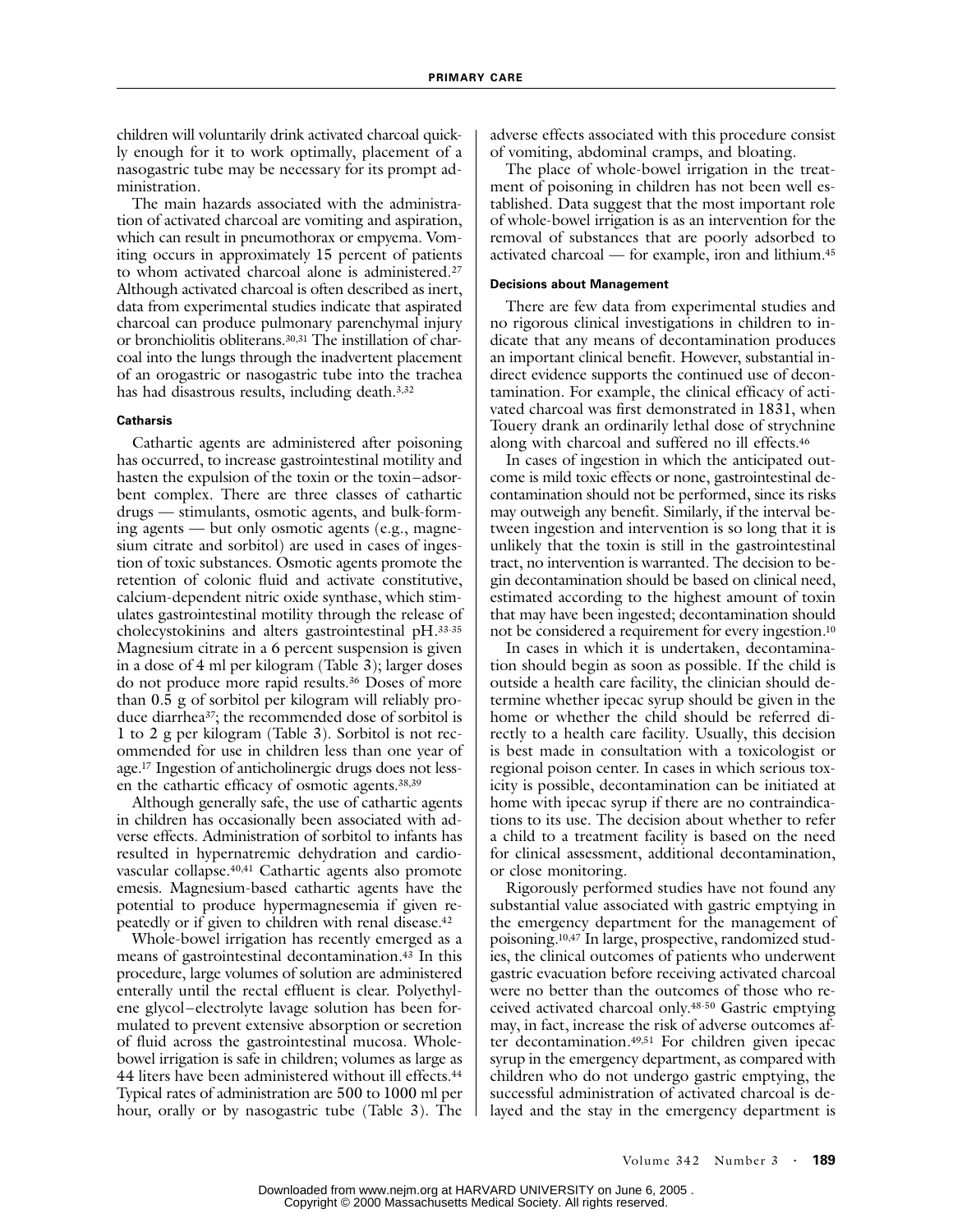20 percent longer.52 Administration of ipecac syrup in the emergency department is therefore not recommended.53,54 Gastric lavage has a similar lack of benefit and is not routinely recommended.17

In general, activated charcoal is the sole intervention needed to treat serious poisonings. A slurry consisting of activated charcoal and a flavoring agent should be given to the child. If it has not been swallowed within 20 minutes after ingestion of the toxin, activated charcoal should be administered through a nasogastric tube by trained personnel who are able to identify and treat any complications of the procedure.

Administration of a cathartic agent as the sole intervention for gastrointestinal decontamination is ineffective. Moreover, the combination of cathartic drugs and activated charcoal does not provide a better clinical outcome than activated charcoal alone after a poisoning.33,38 Given their potential risks, cathartic agents should not be used routinely in the treatment of poisoning in children.38,54 These agents remain potentially valuable in the treatment of poisonings that require multiple doses of activated charcoal, because they may prevent inspissation of the charcoal. Although whole-bowel irrigation has few proved indications, its primary role is in the treatment of poisoning with iron supplements, modifiedrelease pharmaceutical drugs, or illicit drugs (e.g., cocaine or heroin).55,56

New approaches to the treatment of poisoning in children have begun to focus on identifying the smallest dose of activated charcoal needed for effective decontamination. The availability of activated charcoal with high adsorbency, which theoretically permits the administration of volumes of charcoal that are small enough to eliminate the need for a nasogastric tube, may allow this antidote to be kept in the home for administration by parents or caretakers.

#### **PREVENTION**

The reduction in the incidence of childhood poisonings in the past half-century has been dramatic. This reduction is largely the result of the combination of highly effective active and passive methods of intervention.57 Important passive interventions have included the federal regulation of products and product safety and the introduction of child-resistant containers for drugs and other dangerous household products. Child-resistant containers have been particularly effective in reducing the incidence of death from the ingestion of prescription drugs by children.58 Active interventions, which require a change in behavior by parents and caretakers, have included the safe storage of household products.<sup>57</sup> Finally, poison centers, which were established nearly 50 years ago, will continue to have a vital role in the management of poisoning in children by effectively reducing unneeded visits to the emergency department<sup>59</sup> and providing education about poisoning to the public.

### **REFERENCES**

**1.** Litovitz TL, Klein-Schwartz W, Caravati EM, Youniss J, Crouch B, Lee S. 1998 Annual report of the American Association of Poison Control Centers Toxic Exposure Surveillance System. Am J Emerg Med 1999;17:435-87. **2.** Harchelroad F, Clark RF, Dean B, Krenzelok EP. Treated vs reported toxic exposures: discrepancies between a poison control center and a mem-

ber hospital. Vet Hum Toxicol 1990;32:156-9. **3.** Litovitz TL, Klein-Schwartz W, Dyer KS, Shannon M, Lee S, Powers M. 1997 Annual report of the American Association of Poison Control Centers Toxic Exposure Surveillance System. Am J Emerg Med 1998;16: 443-97.

**4.** Litovitz TL, Smilkstein M, Felberg L, Klein-Schwartz W, Berlin R, Morgan JL. 1996 Annual report of the American Association of Poison Control Centers Toxic Exposure Surveillance System. Am J Emerg Med 1997;15:447-500.

**5.** Litovitz TL, Felberg L, White S, Klein-Schwartz W. 1995 Annual report of the American Association of Poison Control Centers Toxic Exposure Surveillance System. Am J Emerg Med 1996;14:487-537.

**6.** Litovitz T, Manoguerra A. Comparison of pediatric poisoning hazards: an analysis of 3.8 million exposure incidents: a report from the American Association of Poison Control Centers. Pediatrics 1992;89:999-1006. **7.** Belson MG, Simon HK. Utility of comprehensive toxicologic screens in

children. Am J Emerg Med 1999;17:221-4. **8.** Andrews P. Physiology of nausea and vomiting. Br J Anaesth 1992;69: Suppl 1:2S-19S.

**9.** Murray KF, Christie DL. Vomiting. Pediatr Rev 1998;19:337-41.

**10.** American Academy of Clinical Toxicology, European Association of Poisons Centres and Clinical Toxicologists. Position statement: ipecac syrup. J Toxicol Clin Toxicol 1997;35:699-709.

**11.** Krenzelok EP, Dean BS. Effectiveness of 15-mL versus 30-mL doses of syrup of ipecac in children. Clin Pharm 1987;6:715-7.

**12.** Grbcich PA, Lacouture PG, Lovejoy FH Jr. Effect of fluid volume on ipecac-induced emesis. J Pediatr 1987;110:970-2.

**13.** Wolowodiuk OJ, McMicken DB, O'Brien P. Pneumomediastinum

and retropneumoperitoneum: an unusual complication of syrup-of-ipecacinduced emesis. Ann Emerg Med 1984;13:1148-51.

**14.** Knight KM, Doucet HJ. Gastric rupture and death caused by ipecac syrup. South Med J 1987;80:786-7.

**15.** Bond GR, Requa RK, Krenzelok EP, et al. Influence of time until emesis on the efficacy of decontamination using acetaminophen as a marker in a pediatric population. Ann Emerg Med 1993;22:1403-7.

**16.** Saincher A, Sitar DS, Tenenbein M. Efficacy of ipecac during the first hour after drug ingestion in human volunteers. J Toxicol Clin Toxicol 1997;35:609-15.

**17.** American Academy of Clinical Toxicology, European Association of Poisons Centres and Clinical Toxicologists. Position statement: gastric lavage. Clin Toxicol 1997;35:711-9.

**18.** Lanphear WF. Gastric lavage. J Emerg Med 1986;4:43-7.

**19.** Auerbach PS, Osterloh J, Braun O, et al. Efficacy of gastric emptying: gastric lavage versus emesis induced with ipecac. Ann Emerg Med 1986; 15:692-8.

**20.** Tandberg D, Diven BG, McLeod JW. Ipecac-induced emesis versus gastric lavage: a controlled study in normal adults. Am J Emerg Med 1986;  $4:205 - 9.$ 

**21.** Saetta JP, Quinton DN. Residual gastric content after gastric lavage and ipecacuanha-induced emesis in self-poisoned patients: an endoscopic study. J R Soc Med 1991;84:35-8.

**22.** Justiniani FR, Hippalgaonkar R, Martinez LO. Charcoal-containing empyema complicating treatment for overdose. Chest 1985;87:404-5.

**23.** Dillon EC Jr, Wilton JH, Barlow JC, Watson WA. Large surface area activated charcoal and the inhibition of aspirin absorption. Ann Emerg Med 1989;18:547-52.

**24.** Roberts JR, Gracely EJ, Schoffstall JM. Advantage of high-surfacearea charcoal for gastrointestinal decontamination in a human acetaminophen ingestion model. Acad Emerg Med 1997;4:167-74.

**25.** Keller RE, Schwab RA, Krenzelok EP. Contribution of sorbitol combined with activated charcoal in prevention of salicylate absorption. Ann Emerg Med 1990;19:654-6.

**26.** Levy G. Gastrointestinal clearance of drugs with activated charcoal. N Engl J Med 1982;307:676-8.

**27.** American Academy of Clinical Toxicology, European Association of Poisons Centres and Clinical Toxicologists. Position statement: single-dose activated charcoal. J Toxicol Clin Toxicol 1997;35:721-41.

**28.** Olkkola KT. Effect of charcoal-drug ratio on antidotal efficacy of oral activated charcoal in man. Br J Clin Pharmacol 1985;19:767-73.

**29.** Eisen TF, Grbcich PA, Lacouture PG, Shannon MW, Woolf A. The adsorption of salicylates by a milk chocolate-charcoal mixture. Ann Emerg Med 1991;20:143-6.

**30.** Lee AG, Wagner FM, Chen MF, Serrick C, Giaid A, Shennib H. A